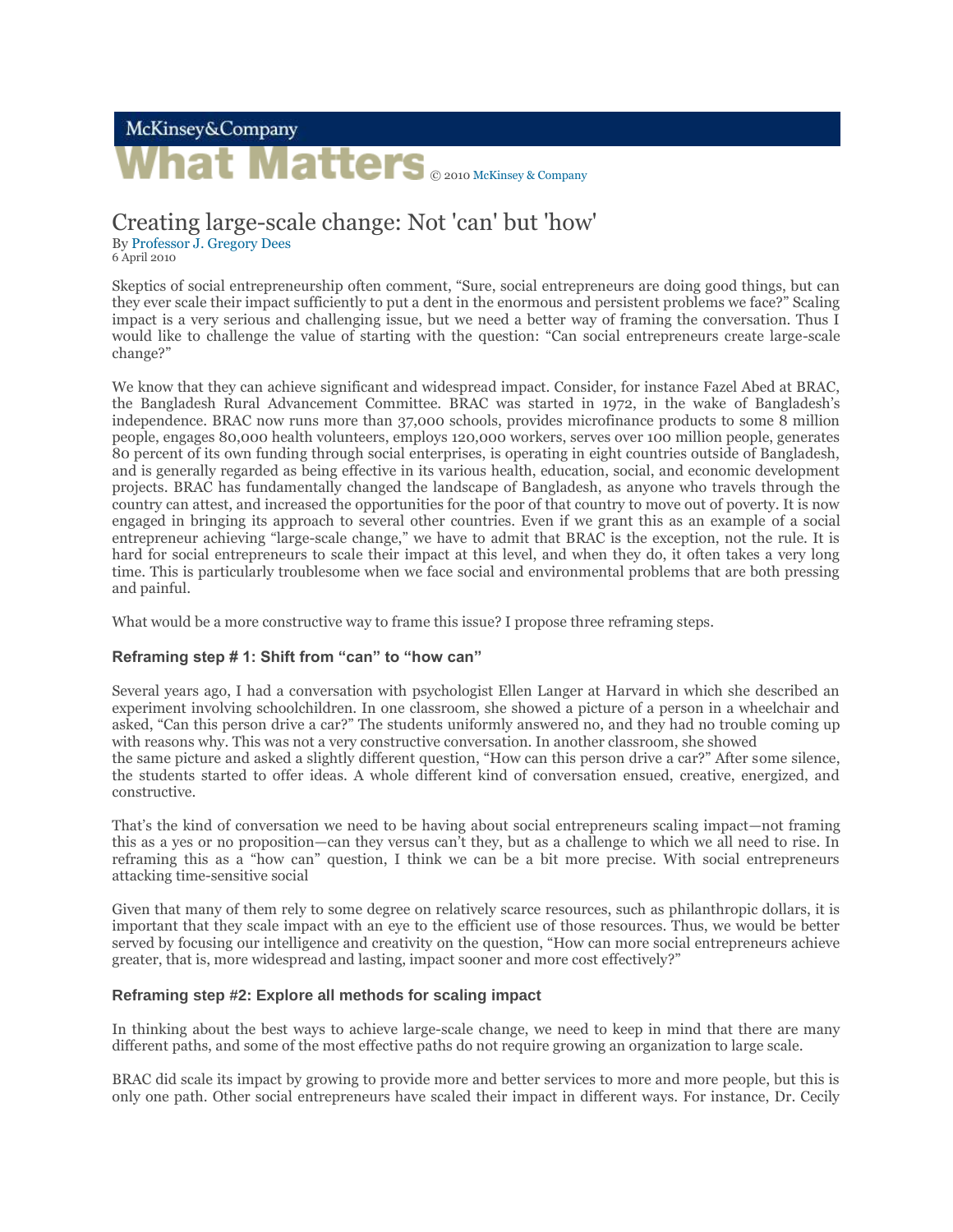Saunders, who founded St. Christopher's Hospice in London and brought the hospice idea to the United States through speeches and teaching at the Yale School of Nursing in the 1960s, helped spawn a movement that changed attitudes about how we should care for people at the end of life. This movement led, for instance, to policy changes in US government, including Medicare reimbursement for hospice care, and ultimately to the growth of a vibrant hospice sector in the United States, the United Kingdom, and many other countries. Some 35 countries now have integrated palliative care or hospice care into their health systems and another 80 or so have localized provision. Saunders drove large-scale change through her innovations in care and her promotion of the hospice concept, but not by growing St. Christopher's. The hospice movement's success involved replicating what works, creating a cultural change, and changing public policy in many countries.

Sometimes impact can be achieved even without replicating service provision. Dr. Garth Japhet, founder of Soul City Institute, a South African group that aims to improve health through mass media, achieves his impact through radio and television shows that bring health and social issues to light, creating awareness and stimulating public debate. The shows entertain, motivate, and educate. Not only does the Soul City series reach large audiences (35 million people in eight southern African countries) but it has been credited with spurring legislation on domestic abuse and changing social norms. This is similar to the highly successful designateddriver campaign launched in the United States to encourage groups who wanted to go out drinking alcoholic beverages to designate one member not to drink so he or she could drive everyone home safely. Deaths from drunk driving have declined significantly in the United States since the start of this campaign. It was orchestrated by Jay Winsten from Harvard's Center of Health Communications and one of the keys to its success was getting television producers to include the concept in popular television shows. He built support from a coalition of organizations, including the influential Mothers Against Drunk Driving (MADD).

Social entrepreneurs can also scale their impact by testing and proving markets in arenas where businesses are skeptical. Muhammad Yunus of Grameen Bank partnered with Iqbal Quadir, and others to create Grameen Phone. This business got started in part with the help of Grameen's village "telephone ladies," microentrepreneurs who borrowed from Grameen Bank to buy phones and resell the time to other villagers. Experiments such as this by a social entrepreneur helped prove and build the market markets are now thriving with many large corporations providing the services. The village phone ladies are no longer needed in many areas. Cell phone technology is in turn becoming a platform for new social and commercial ventures involving such things as banking over the phone or using phones instead of computers to communicate important information (for example, market prices for farm products).

If we care about large-scale change, we need to keep in mind that social entrepreneurs can scale their impact by getting new legislation or regulations passed; getting old legislation or regulations enforced; shifting social norms, behaviors and attitudes among fellow citizens, corporations, government personnel; changing the way markets operate; and finding ways to prevent the problems they have been solving or reducing the needs they have been serving. None of these methods of scaling impact necessarily requires massive organizational growth, which can slow the process down. The impact happens because of the activities of others. Thus, when we ask about scaling impact, we should also ask: "How can social entrepreneurs magnify and accelerate the scale of their impact by looking beyond simply growing their organizations or replicating their service models?"

#### **Reframing step #3: Accept scale as a shared responsibility**

We need to recognize that the challenge of social entrepreneurs achieving widespread and lasting impact is not just their challenge, it belongs to all of us and the solution requires action on many fronts by many players.

It takes an ecosystem to solve a social problem. Social and environmental problems are typically rooted in behaviors, norms, institutions, social structures, and policies that no one social entrepreneur and no one social venture can hope to change working alone. Social entrepreneurs may have important roles to play in their ecosystems, as innovators, catalysts, leaders, coalition builders, visionaries, and the like. But they should not bear the sole responsibility for the success or failure of their innovations to create large-scale change. It is as much a failure of the society in which that social entrepreneur is working, as it is a failure of the social entrepreneur. If our societies fail to capitalize on or harvest the value of the innovations and the knowledge developed by social entrepreneurs, it reveals weaknesses in our institutions and policies. If Dorothy Stoneman has developed a powerful program to deliver education and job skills to US high-school dropouts through YouthBuild and this innovation fails to reach every young person in the United States who wants to take advantage of it, that is not just Dorothy's problem, it is a problem for all of us in the United States. Why don't